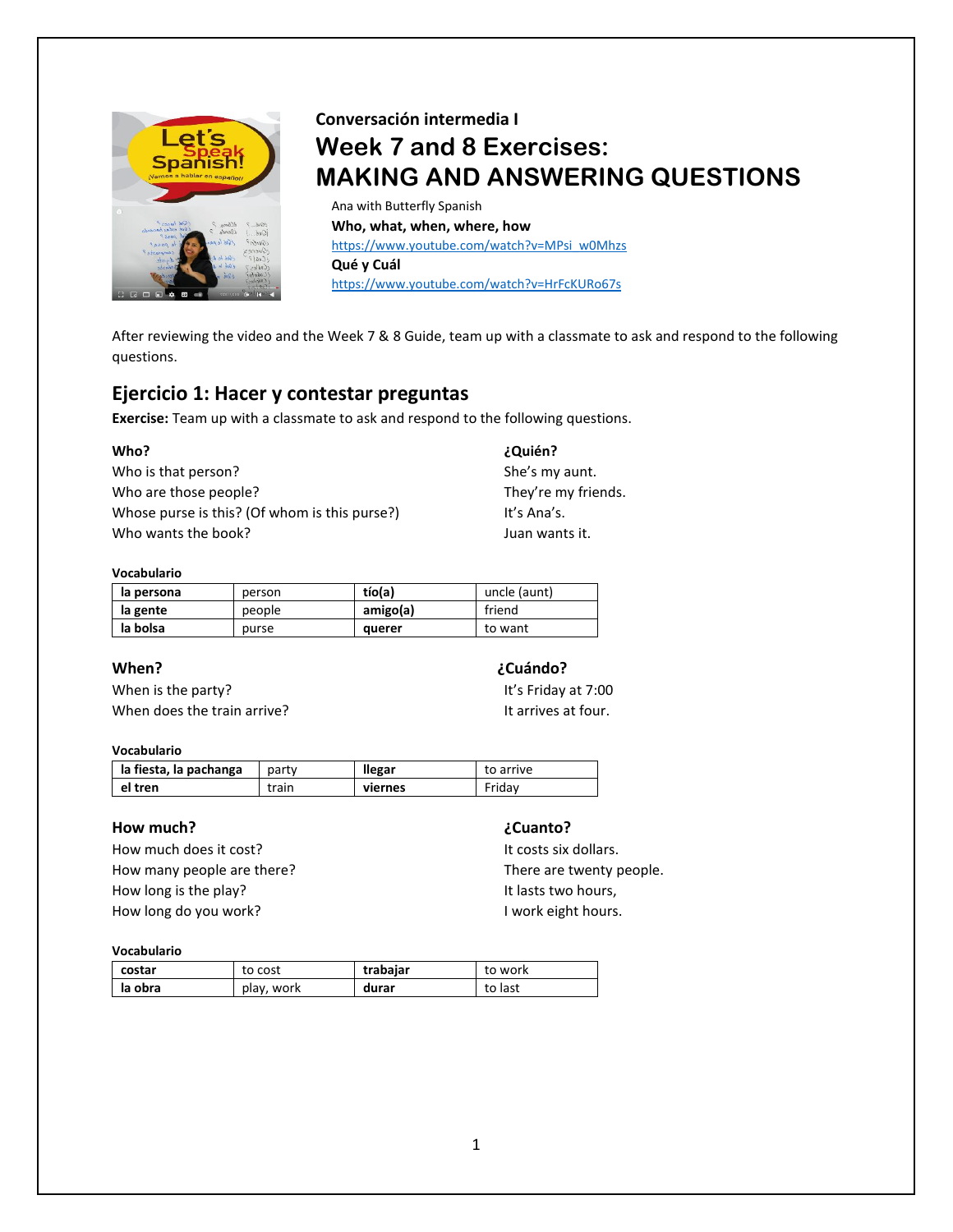# **Where?**

Where is the library? It's at the university. Where are you from? In the same state of the state of the V m from Sonora.

### **Vocabulario**

| la biblioteca | person | el cine        | the movies     |
|---------------|--------|----------------|----------------|
| ir            | to go  | la universidad | the university |

# **How?**

How is your father? He is well. How does this work (function)? The Matter of the You need to press the button. How do I get to (arrive at) Nogales? The Manus of the Mighway.

### **Vocabulario**

| funcionar | to work, function | llegar a     | to get to, arrive at |
|-----------|-------------------|--------------|----------------------|
| presionar | to press          | la carretera | highway              |
| el botón  | button            |              |                      |

# **Why? ¿Por qué?**

Why is the man sad? Because he doesn't have money. Why are there clouds? **Because the weather is going to change.** Because the weather is going to change.

# **Vocabulario**

| triste    | sad    | el tiempo, el clima | the weather |
|-----------|--------|---------------------|-------------|
| dinero    | money  | cambiar             | to change   |
| las nubes | clouds |                     |             |

# **What? ¿Qué?**

What is this? It's a (credit) card What are these? They're tickets (for the movies). What kind of flower do you like? I like roses. What else (more) do you like? I like tulips too. What do you like to do? I like to play golf. What does a word mean? It means...

What time is it? It's two o'clock in the afternoon.

## **Vocabulario**

| esto(s)                 | this (these)  | la flor, la rosa, el tulipán | flower, rose, tulip |
|-------------------------|---------------|------------------------------|---------------------|
| la tarieta (de crédito) | (credit) card | hacer                        | to do               |
| la entrada              | ticket        | significar                   | to mean, signifiy   |

Where are you going? It is a set of the movies. It is a set of the movies.